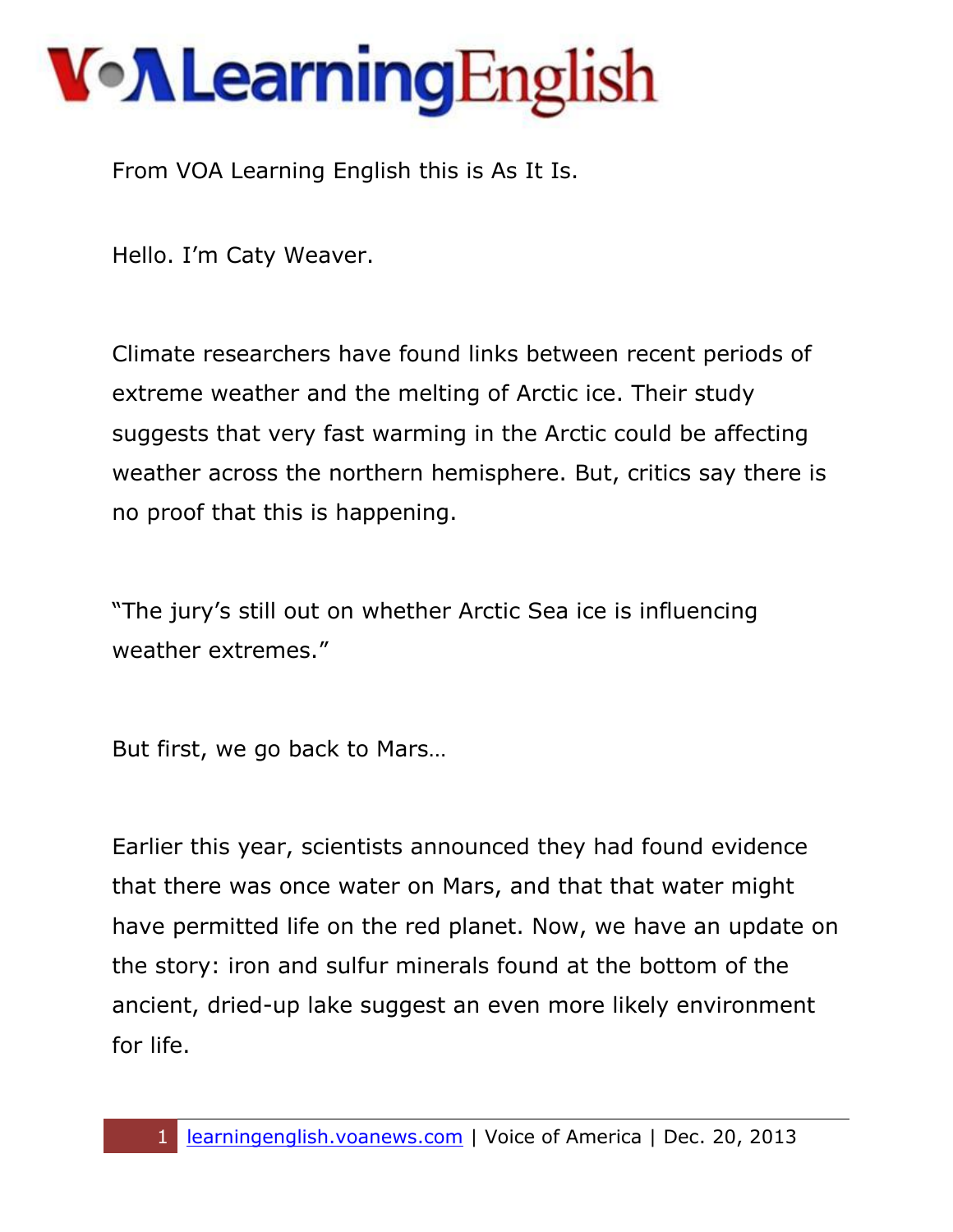"In principle you would have microbes that could eat the rocks. And that is very common on Earth."

Life on Mars, and climate changes on Earth: today, on As It Is.

#### **Ancient Martian Lake Could Have Supported Life**

Meaningful minerals have been found in an ancient, former lake on Mars. Scientists say the finding is the best evidence yet that conditions were right for life on the red planet.

Christopher Cruise reports.

Earlier this year, scientists reported evidence of water on Mars that could have made life possible.

Now there is new evidence from the Mars information-gathering vehicle called Curiosity. It has found iron and sulfur minerals in different chemical states at the bottom of a former lake.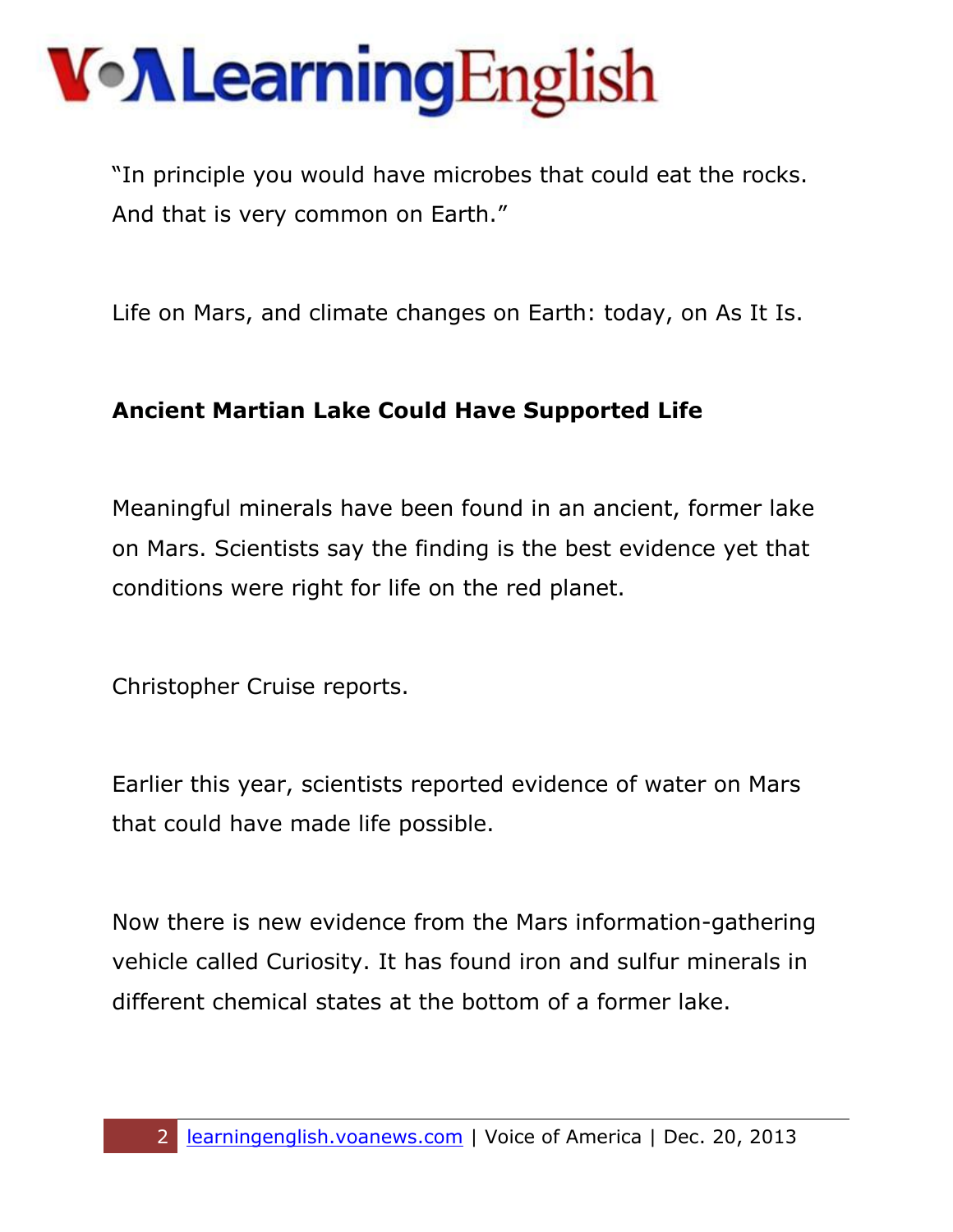The different chemical states suggest that electrons could move around in that environment. Scott McLennan is a professor of geoscience at Stony Brook University. He says this is an important discovery.

"If you can move electrons around you have basically got food."

Professor McLennan is part of the Mars rover team that made the discovery.

"In principle, you would have microbes that could eat the rocks and eat the minerals. And that is very common on Earth. They are primitive life forms but they are very, very well-known and very well-characterized."

Such life forms are found in caves and deep-sea thermal vents on Earth. These are places that do not get the sunlight that is the root of all life on our planet's surface.

Hap McSween is a planetary scientist. He says a recent series of papers have claimed there could be life on Mars, but he says this is the first time he has been convinced of it.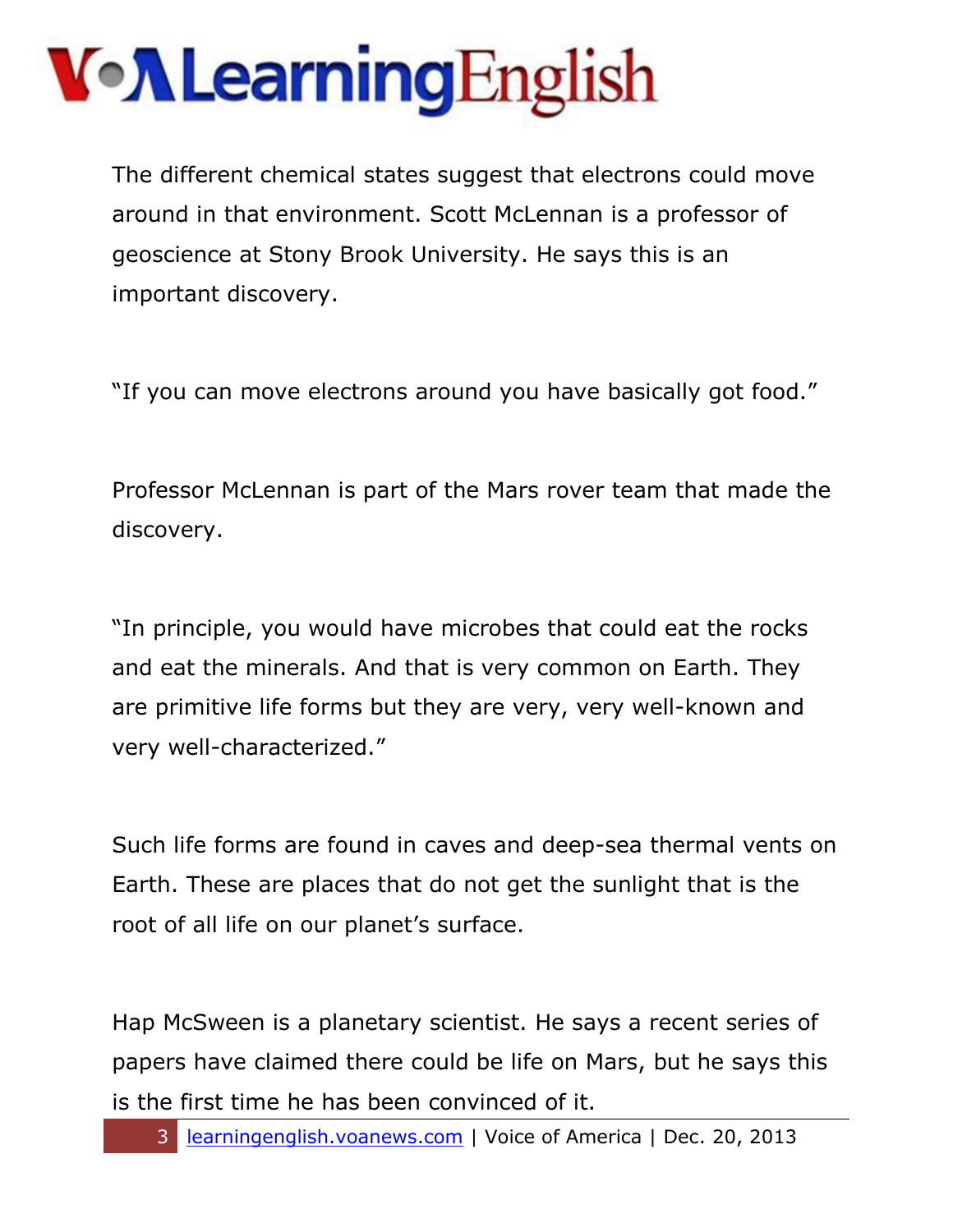Professor McSween is with the University of Tennessee. He was not involved in the new study. He says it is not the first time researchers have found water or important minerals on Mars.

"But never the whole package. And this place really does seem to have the whole package."

The materials were gathered near the landing place of Curiosity. The area appears to have been a lake about four billion years ago -- more recently than scientists once thought. Professor McSween notes that was around the time life was appearing on Earth.

"It could be that the two planets had emerging but very, very simplified life at the same time. But we are a long way from figuring out that this interesting lake deposit actually has any evidence of life."

The Mars rover is not able to look for fossil microbes that would answer the question about whether there was once life on Mars. Professor McLennan says material would have to be transported to Earth for study.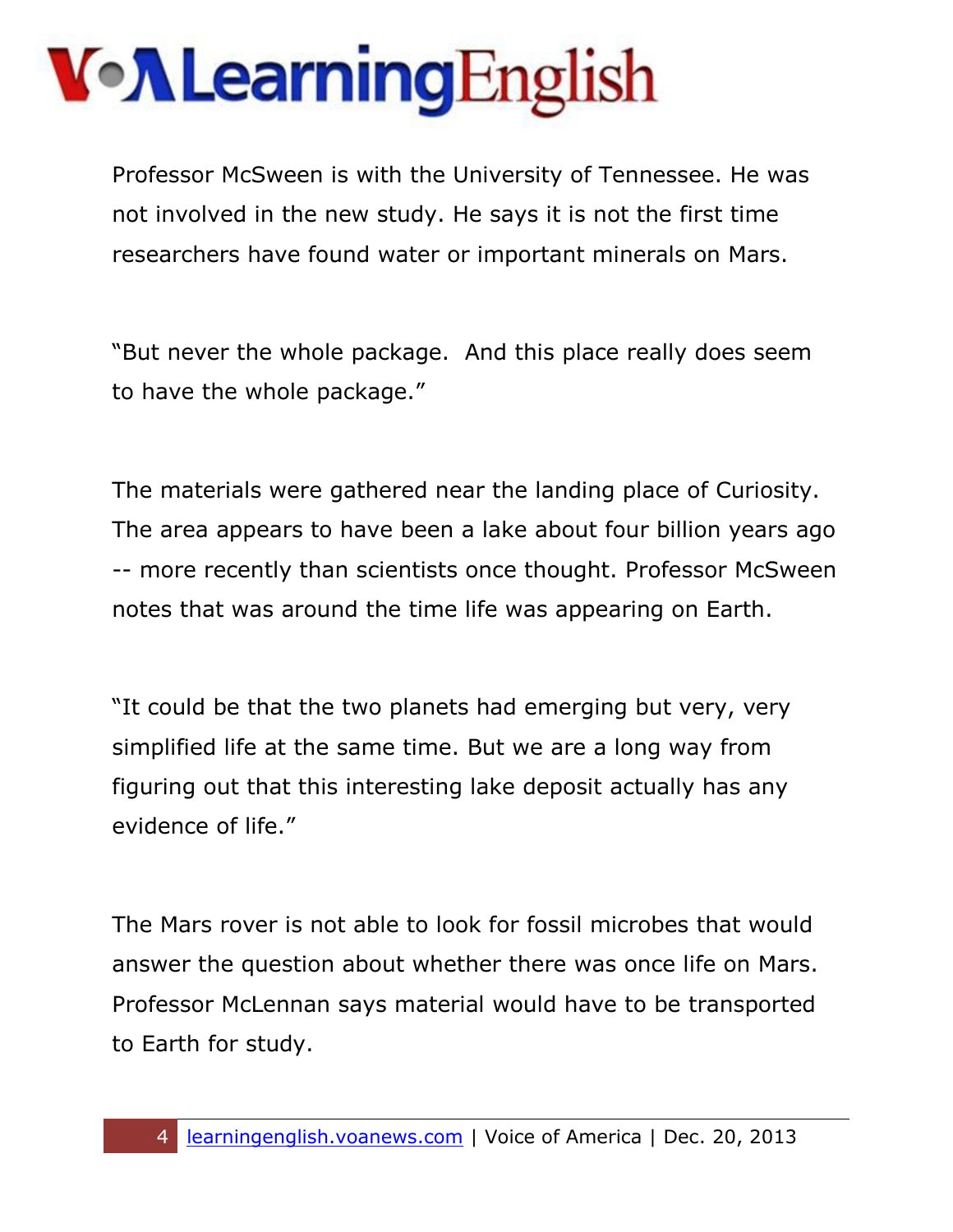Now, Curiosity is headed to Mt. Sharp -- a rock formation five kilometers tall. Professor McLennan says Mt. Sharp was the rover's target from the beginning of the mission. The finding of the ancient, possibly life-filled former lake was just a lucky change of plans.

I'm Christopher Cruise.

You are listening to As It Is from VOA Learning English.

Now here is Caty Weaver with some climate science news.

#### **Study Links Arctic Melting and Extreme Weather**

Ice at the North Pole is disappearing at a worrying rate. Now scientists say they have found a link between the melting and periods of extreme weather.

Jennifer Francis is a climate scientist at Rutgers University in New Jersey. She says ice around the North Pole has decreased by 50 percent in the past thirty years. But there is more bad news…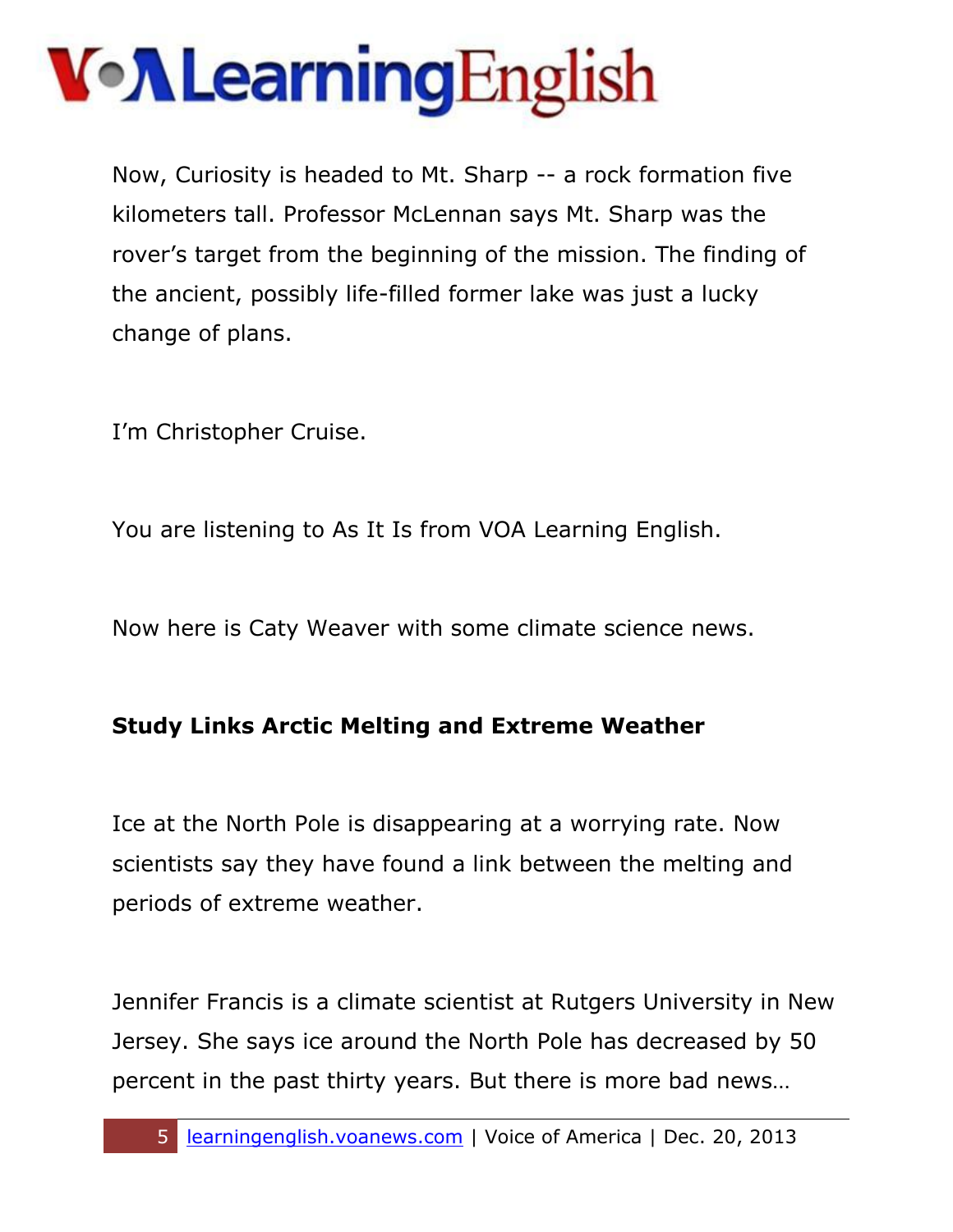"And then if you take into account the thickness as well, we've lost almost three-quarters of the volume of the sea ice. So, it's just an unbelievable amount of change that's going on the Arctic."

At the same time, the northern hemisphere has had recordbreaking heat waves, extreme dry periods and severe floods.

Scientists are trying to discover if there is a link between the Arctic melting and the severe weather.

Professor Francis and her team looked at 30 years of weather information and measurements of Arctic ice and snow cover in northern lands.

"What we found was, when there was less ice or less snow in any given year during the summertime, that that was more likely to occur at the same time as the occurrences of heat waves."

They published their findings in the journal Nature Climate Change.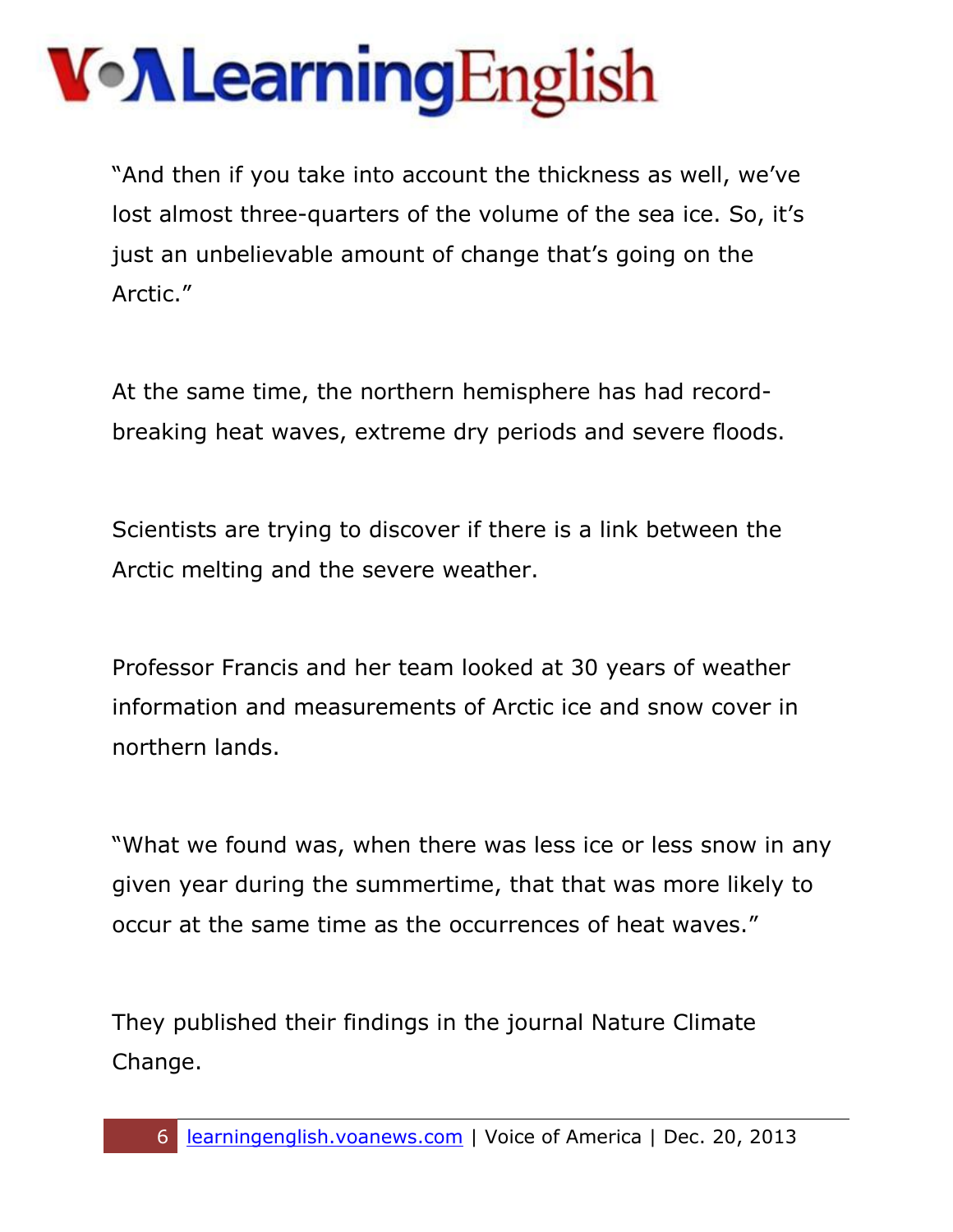The researchers say the loss of ice and snow is affecting the high winds called the jet stream. These winds push weather around the northern hemisphere. The jet stream is driven by the difference in temperature between the Arctic and moderate climates. The bigger the difference, the faster the jet stream flows.

"If we warm the Arctic faster then it's decreasing the temperature difference and causing the jet stream to get weaker."

A weaker jet stream is wavier, which makes it slower in its movement. So heat waves, cold periods and rainstorms last longer.

But not everyone is persuaded by this information. James Screen is a climate scientist at Britain's University of Exeter. He says the new study only shows a few areas of the planet where there is a link between sea ice loss and heat waves.

"…which implies either that the relationship is quite weak, or actually, it could be interpreted that the relationship doesn't exist at all."